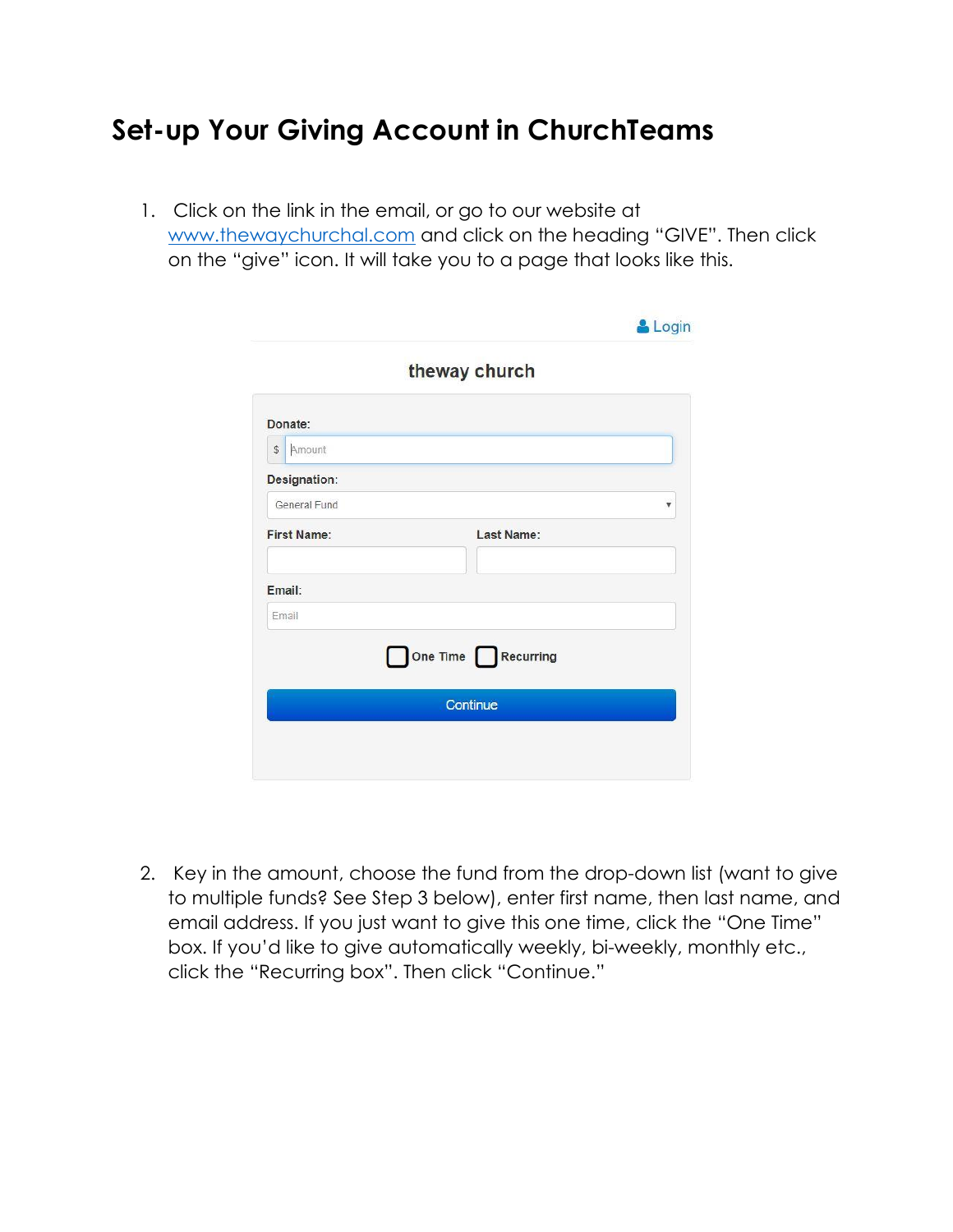| theway church                 |                         | <b>Multiple Designations</b> |
|-------------------------------|-------------------------|------------------------------|
| Donate:                       |                         |                              |
| \$1.00                        |                         |                              |
| Designation:                  | Designation Amount (\$) |                              |
| Multiple Designations         | General Fund:           |                              |
| Paving theway                 |                         |                              |
| Missions                      | Building Fund:          |                              |
| Special Offering              |                         |                              |
| Children's Church             | Paving theway:          |                              |
| Sunday School                 |                         |                              |
| Benevolence                   | Missions:               |                              |
| Raising Warriors              |                         |                              |
| The Village/GABC              | Special Offering:       |                              |
| Mandy Carr Therapy            |                         |                              |
| Angel Tree                    | Children's Church:      |                              |
| <b>Disaster Retief</b>        |                         |                              |
| Nails of Service              | Sunday School:          |                              |
| Student Ministries (The Life) |                         |                              |
| Men's Brotherhood             | Benevolence:            |                              |
| Ladies Ministries             |                         |                              |
| Trunks of Love                | Raising Warriors:       |                              |
| Directory Picture             |                         |                              |
| Sew Ministry                  | The Village/GABC:       |                              |
| rogram Fees                   |                         |                              |
| Multiple Designations.        |                         |                              |

3. If you want to give to more than one fund, scroll to the bottom of the Designation drop-down list and click on "Multiple Designations". Then enter the amount for each fund you want to give to and click "Save".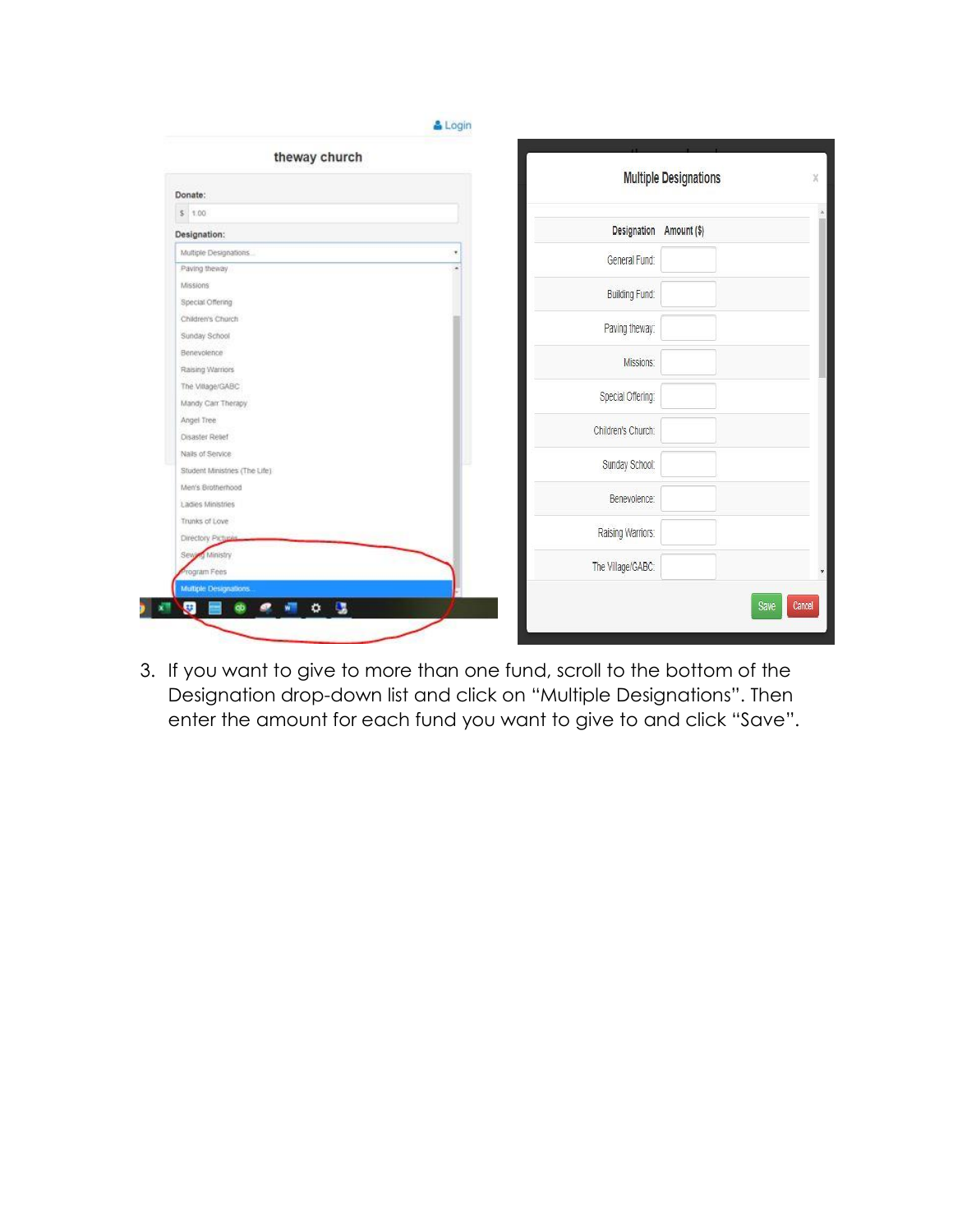|                                            | theway church        |   |
|--------------------------------------------|----------------------|---|
| Donate:                                    |                      |   |
| 1.00<br>S                                  |                      |   |
| Designation:                               |                      |   |
| General Fund                               |                      | Ý |
| <b>First Name:</b>                         | Last Name:           |   |
| Cyndi                                      | Hardy                |   |
| Email:                                     |                      |   |
|                                            |                      |   |
| theway.chardy@gmail.com                    | One Time V Recurring |   |
|                                            |                      |   |
| <b>Select Frequency</b>                    |                      |   |
| 02/13/2020                                 | End Date: (optional) |   |
|                                            |                      |   |
|                                            |                      |   |
|                                            |                      |   |
| Recurring:<br><b>Start Date:</b><br>Notes: | Continue             |   |

& Login

4. If you chose to give "One Time" go to step 5. If you chose "Recurring", choose how often you'd like to give automatically from the "Select Frequency" drop-down box. Enter the date you want the auto draft to start. You can choose an end date as well, but it is not required. If you have any special requests or just a note to yourself about this entry, you can enter it in the "Notes" section. Click "Continue."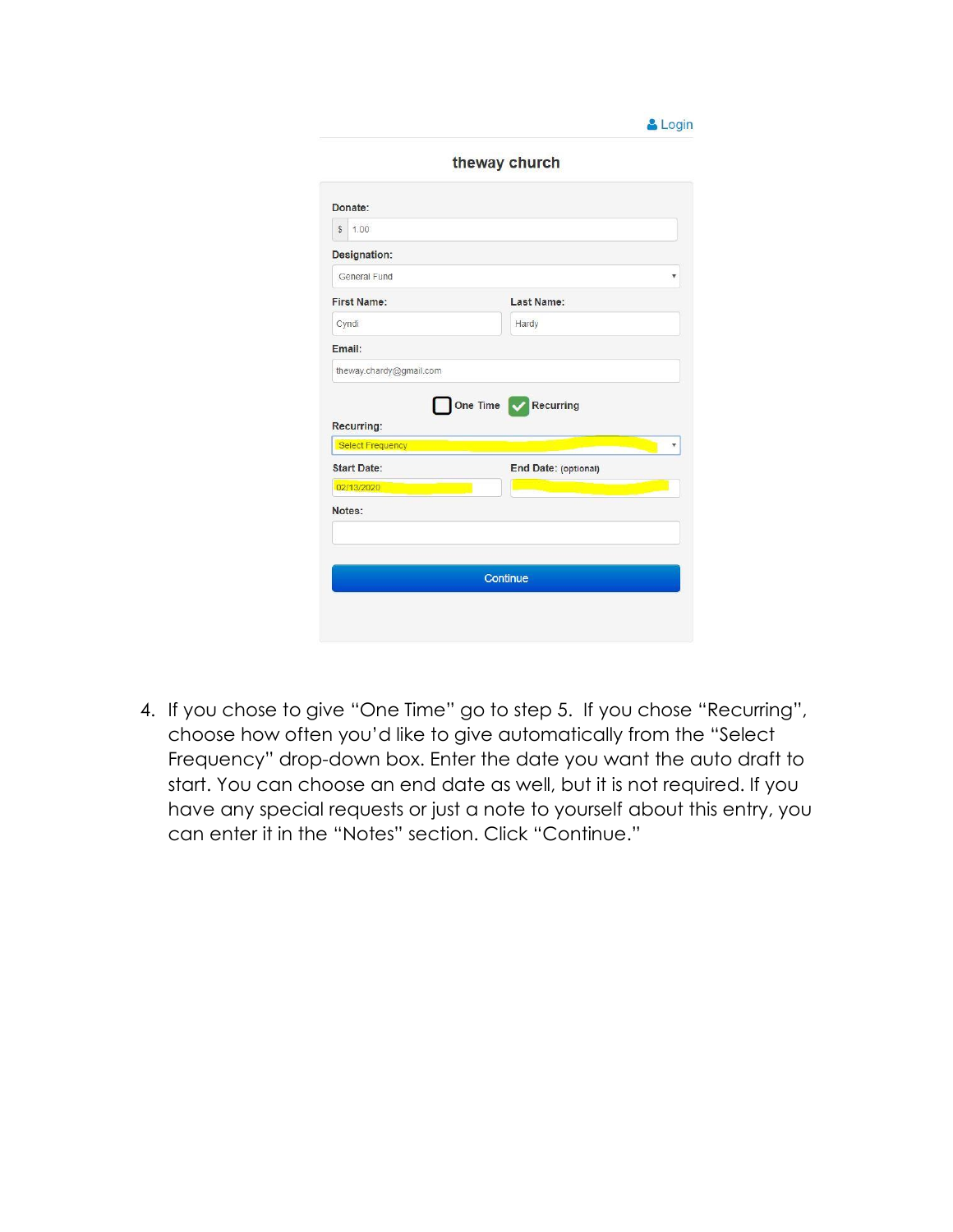## **Account Details**

|                        | Bank Account Credit/Debit            |
|------------------------|--------------------------------------|
| <b>Routing Number:</b> | <b>Account Number:</b>               |
|                        |                                      |
|                        | Checking Savings                     |
|                        |                                      |
|                        | <b>Save Account</b>                  |
|                        | <b>Give \$1.00</b>                   |
|                        | for General Fund starting 02/16/2020 |
|                        | recurring biweekly                   |

## **Account Details**

| Credit/Debit Card Number:   | Bank Account Credit/Debit                                                                               |
|-----------------------------|---------------------------------------------------------------------------------------------------------|
| <b>Card Number</b>          |                                                                                                         |
| Expiration (mm/yy)<br>mm/yy | <b>CVV / Security Code:</b><br>cvv / security code                                                      |
|                             | <b>Save Account</b><br><b>Give \$1.00</b><br>for General Fund starting 02/16/2020<br>recurring biweekly |

5. Choose "Bank Account" or "Credit/Debit" and enter the requested information. Be sure to click "Save Account" if you want your info to be saved. Otherwise, you will have to enter it each time. Then click on the blue "Give" button. At that time, you will be prompted to Setup a new account and password.